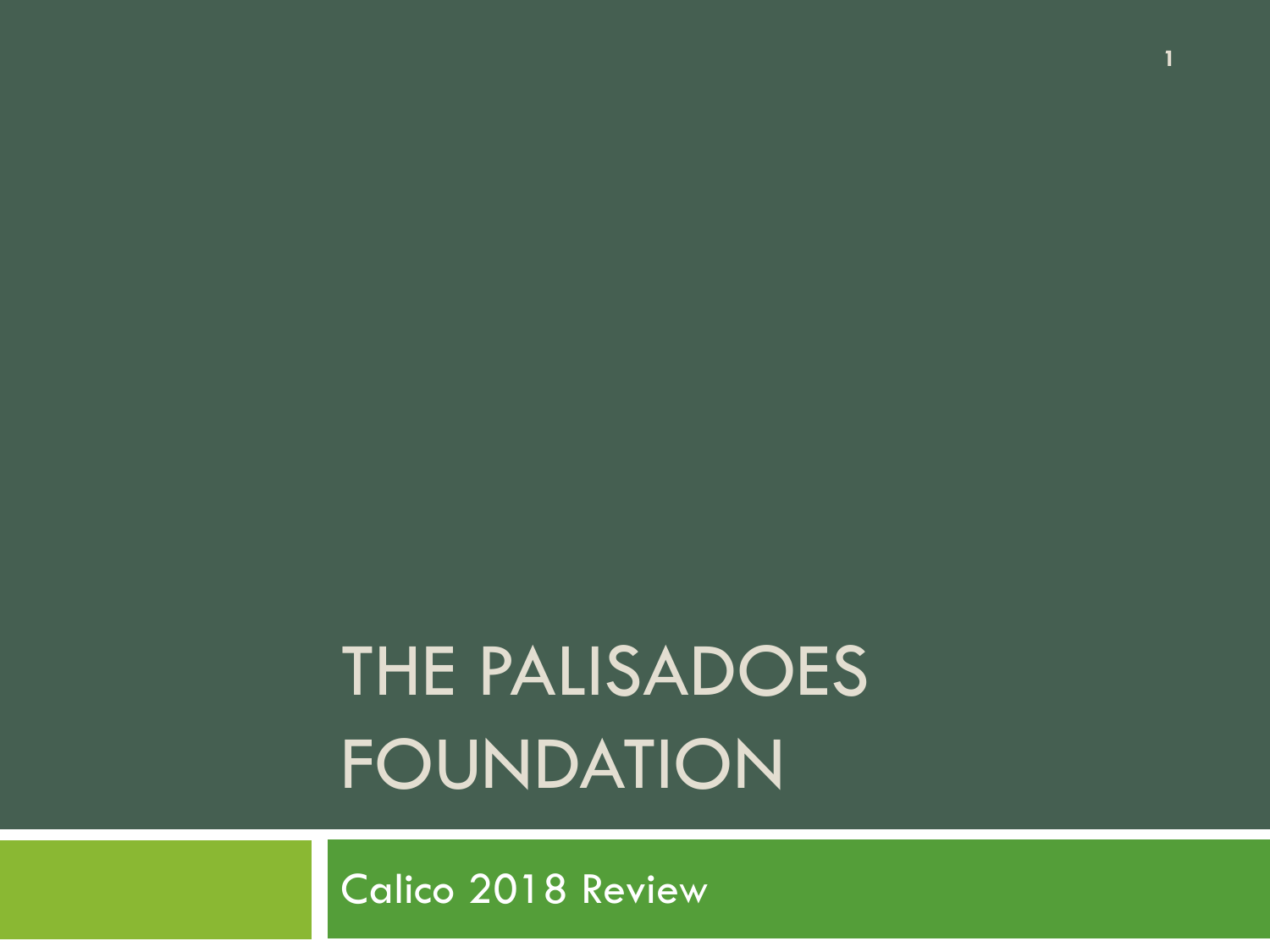## 2018 Summary

- □ Greater sponsorship
	- $\blacksquare$  **4 Corporate Sponsors**
	- **0** \$18,000 raised
- □ Fewer student applicants
- Paid social media campaign. Limited success.
- **□ Support fees in Jamaica** raised to \$60 / month

| <b>Applicants</b> | 2016 | 2017 | 2018 |
|-------------------|------|------|------|
| Selected          | x    | 8    |      |
| Rejected          | 18   | 15   |      |
| Total             | 26   | 23   |      |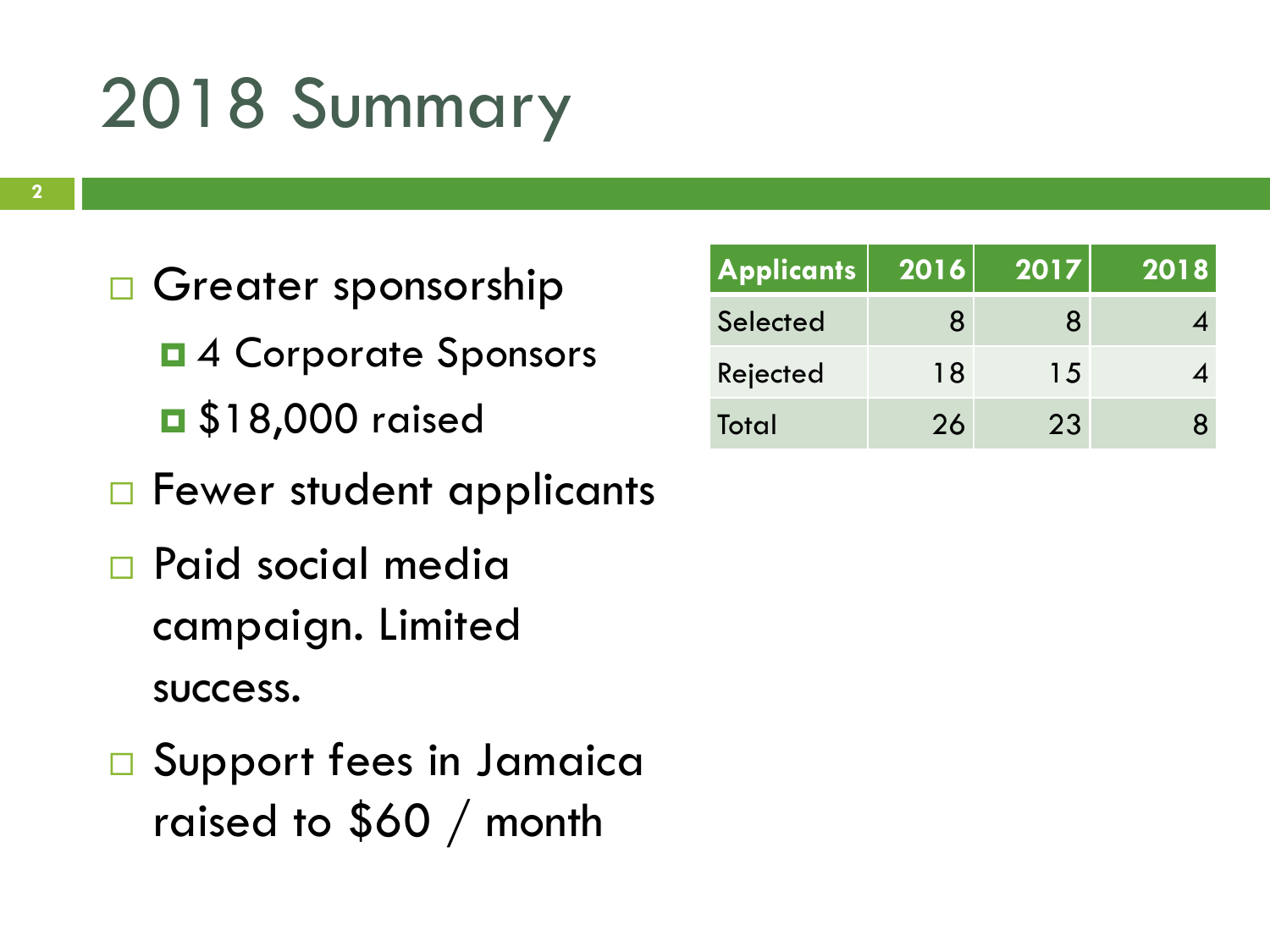#### 2018 Donation Summary

| <b>Category</b>                 | Country       | 2017     | 2018     |
|---------------------------------|---------------|----------|----------|
| Corporate<br><b>Foundations</b> | Jamaica       | 3,400    | 9,000    |
| <b>Private Companies</b>        | Jamaica       | 5,000    | 5,000    |
| <b>Private Companies</b>        | <b>USA</b>    | 500      | 3,000    |
| <b>Private Donations</b>        | Jamaica / USA | 5,506    | 1,810    |
| <b>Total</b>                    |               | \$14,406 | \$18,810 |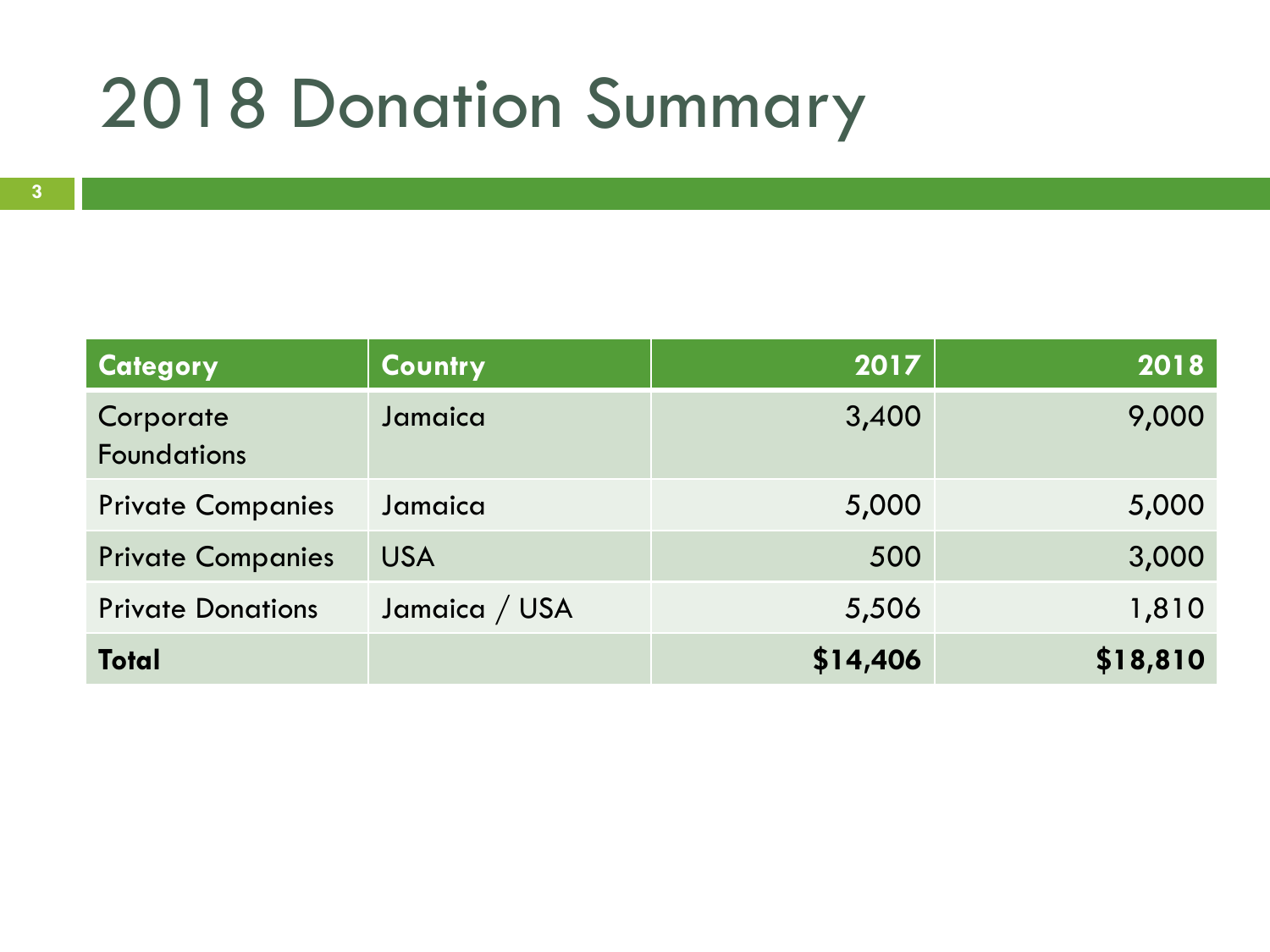#### 2019 Major Threats

- Reliance on a few corporate sponsors
- □ Lack of interest and awareness by:
	- **O** Students
	- **D** Diaspora donors
	- **D** Jamaican industry
	- **<u>E</u>** Jamaican universities
- **□ Risk of losing volunteers**
- □ No non-donor revenue sources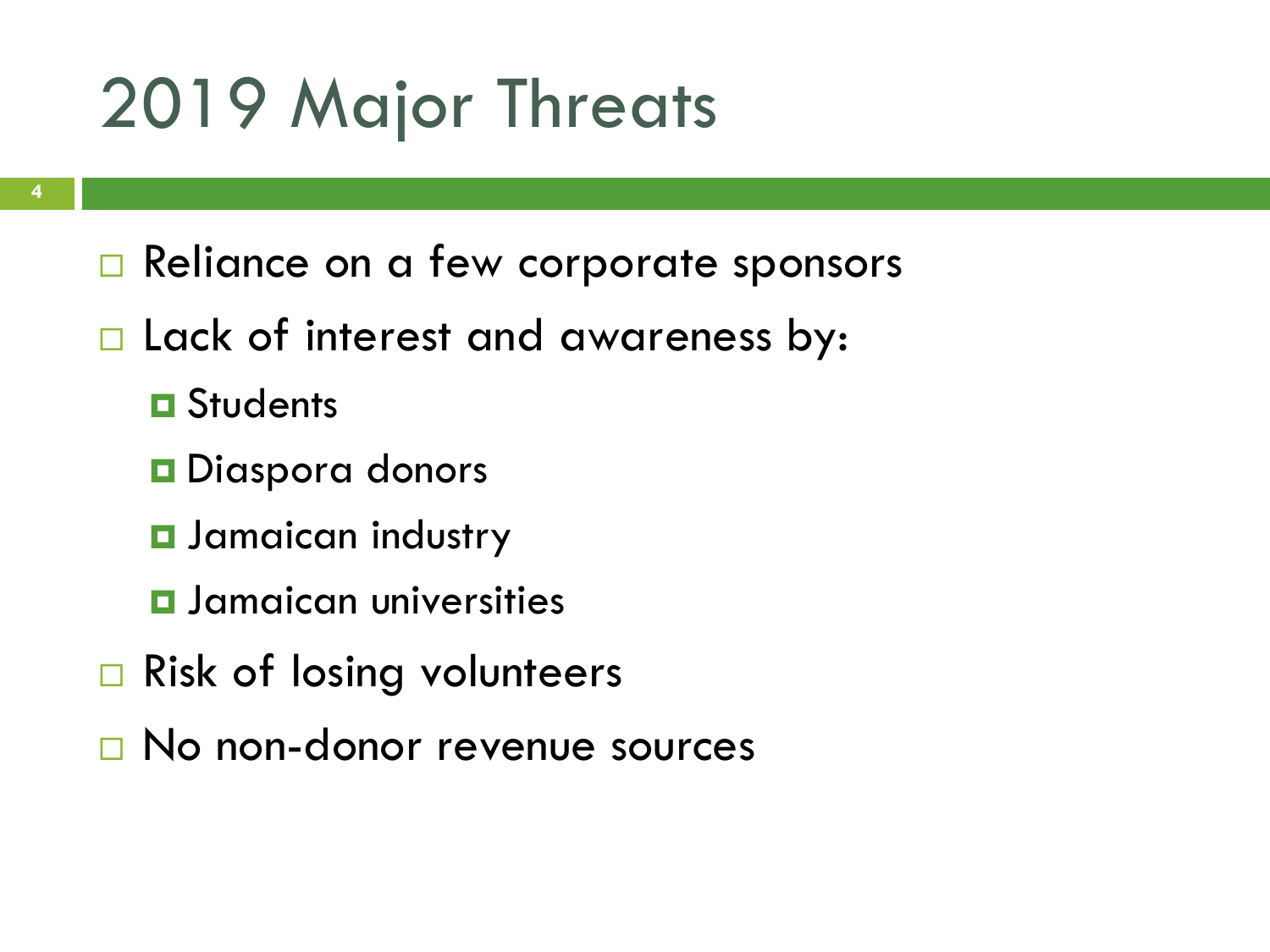## 2018 Social Media Summary

- □ We hired professional company to manage our social media presence for 3 months.
- **Engagement was very low** 
	- Only 14 new FB page "likes" in 3 months
	- **Few new Twitter followers**
- □ Selected topics of posts had little "reach"
	- **□** Self help, motivational, inspirational
	- **O** Calls for volunteerism
	- **D** Our events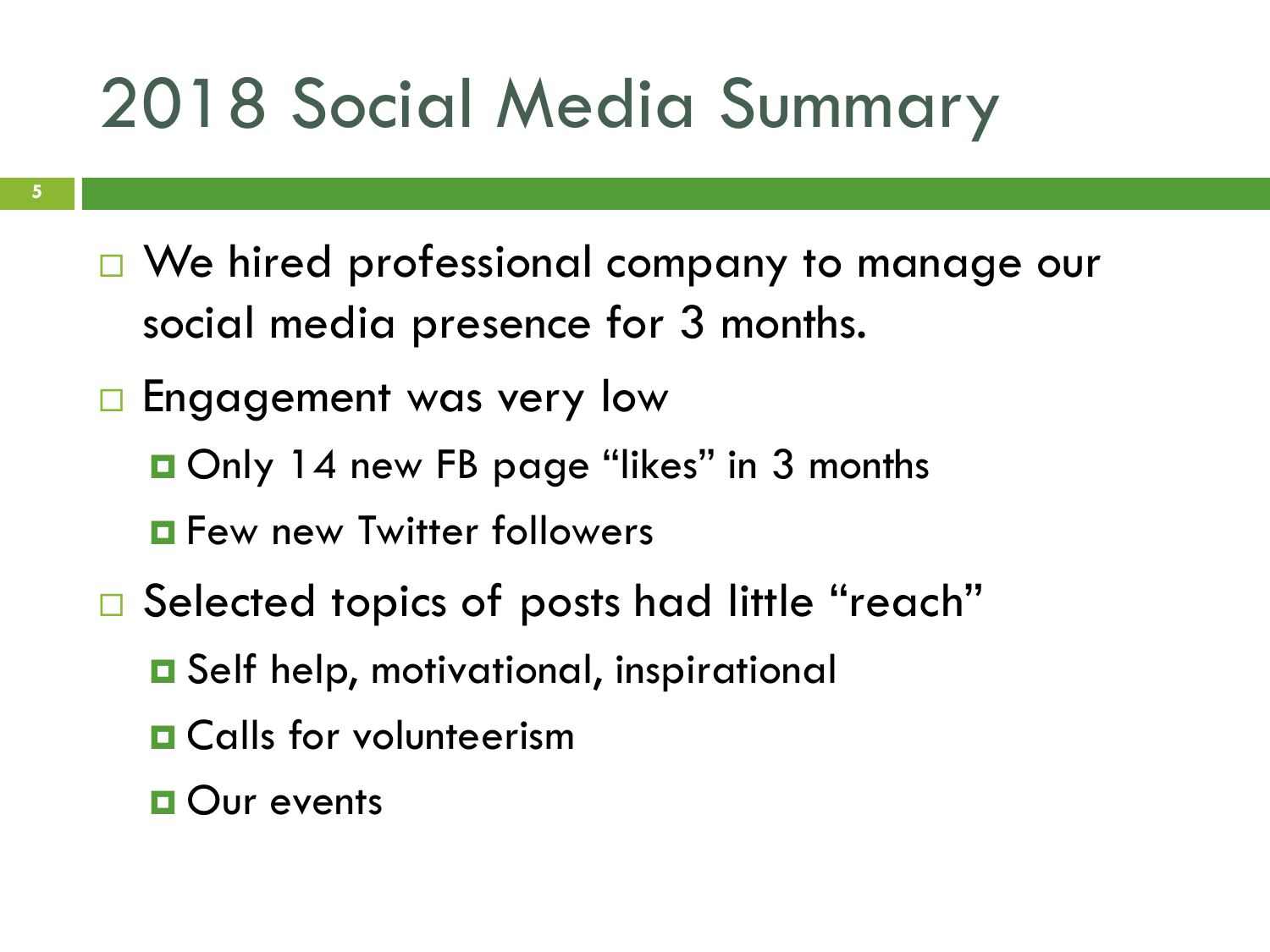#### Improving Social Media Awareness in 2019

- □ Use a social media scheduling service
- □ Post Caribbean technology topics from CIVIC
- □ Use student photos in posts. Higher engagement.
- □ Following sponsors and clubs:
	- **Reference their posts in ours**
	- **Post collaboration photos**
	- **D** Thanking them for 2018
- $\Box$  Increase institutions we follow. Mention them in our posts.
	- **□** Companies, diaspora, high school associations
- □ Student Club WhatsApp group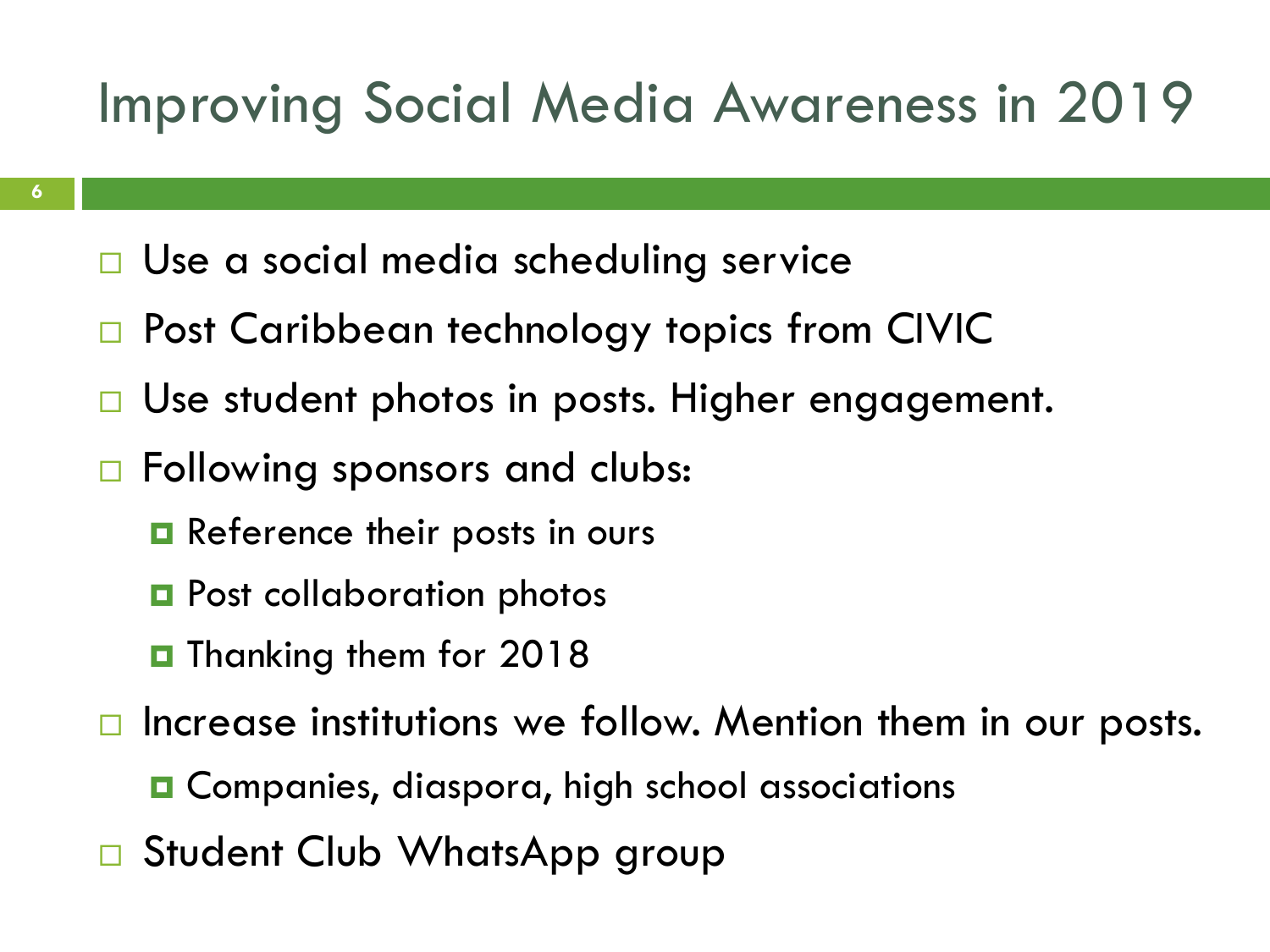#### Improving University Awareness

- **New universities:** 
	- **D** Northern Caribbean University (NCU)
	- **u** University of the Commonwealth Caribbean (UCC)
	- **D** Vector Institute
	- EXED
- □ New University staff champions (Add to WhatsApp)
	- **D** Utech
	- UWI
- New server donation to Utech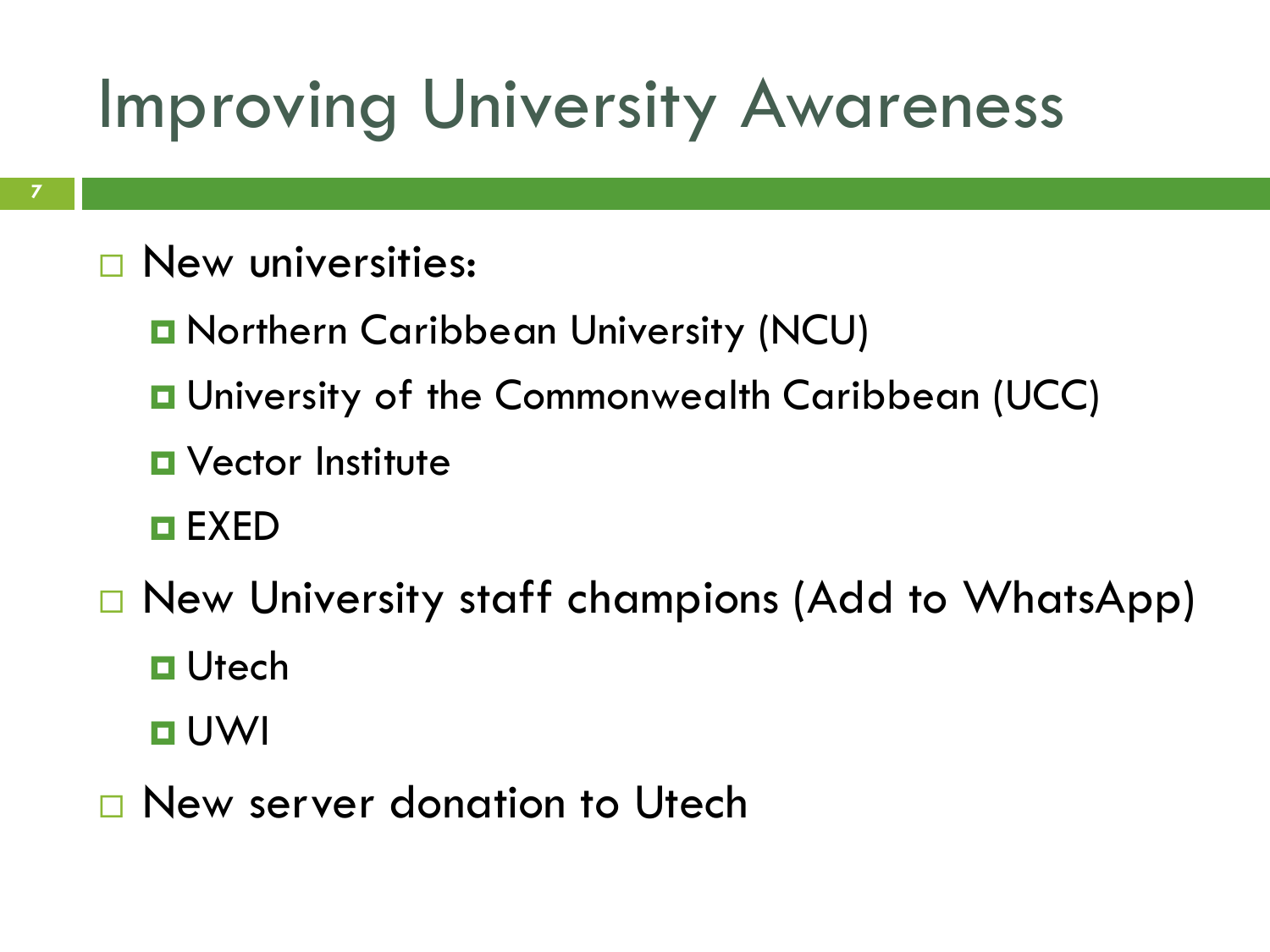# Improving Volunteer Stability

#### □ Recruited 2 new volunteers

- **O** Shanell Hopkins
- **O** Gabrielle Higgins
- We need an additional US based volunteer dedicated to social media strategy. Will renew VolunteerMatch post.
- □ New WhatsApp groups
	- **D** Volunteers
	- **D** Mentors
	- **O** Clubs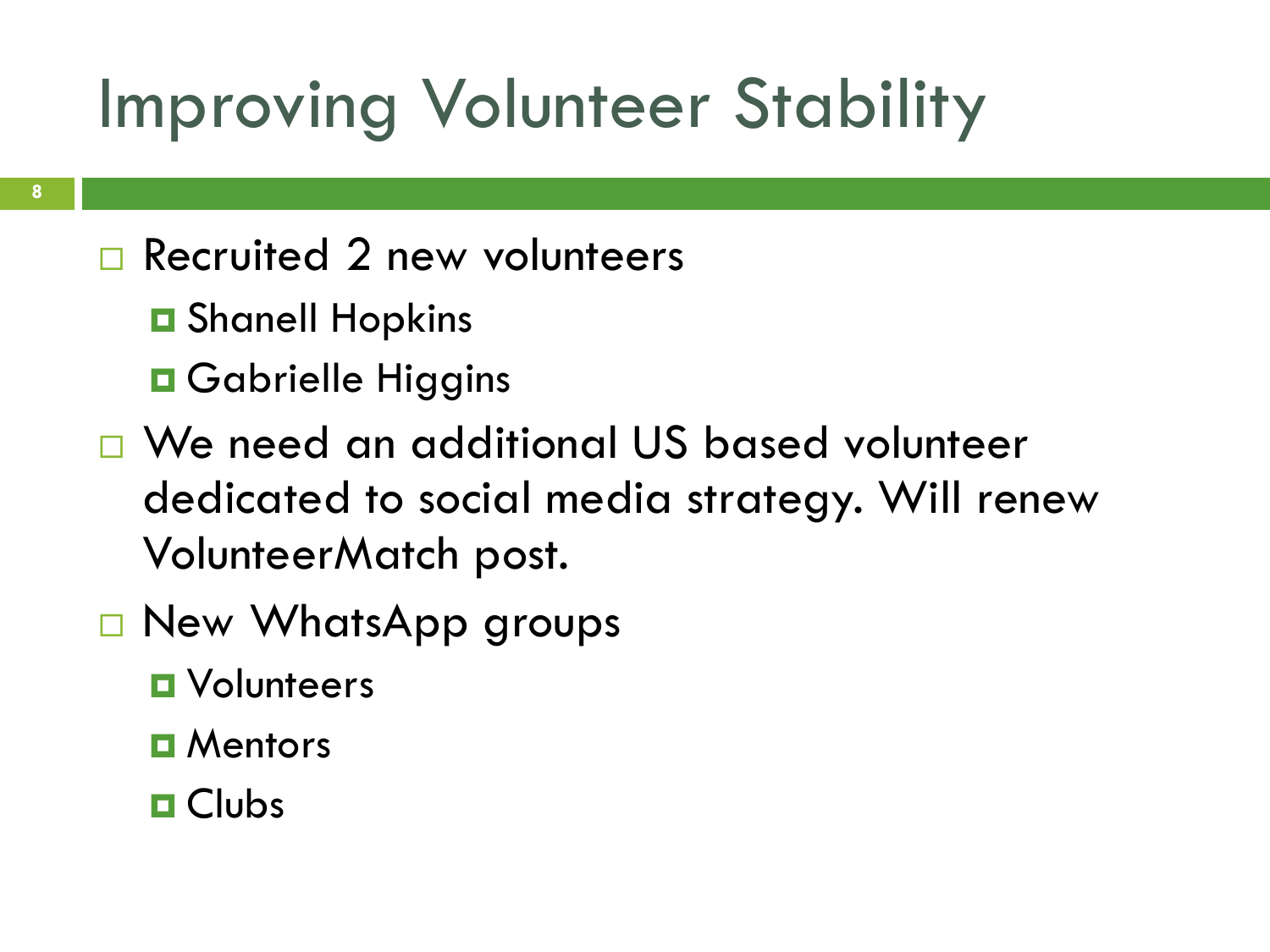## Deepening Corporate Sponsorships

- $\Box$  In January 2019 we additionally visited:
	- **QualityWorks**
	- **<u><b>O**</u> Ingenuity Tech
	- **O** Symptai Security
- □ RealDecoy attended both our UTech and UWI Calico launches
- □ We've started scheduling student visits with major sponsors in advance of student selection
- □ Following sponsors on social media